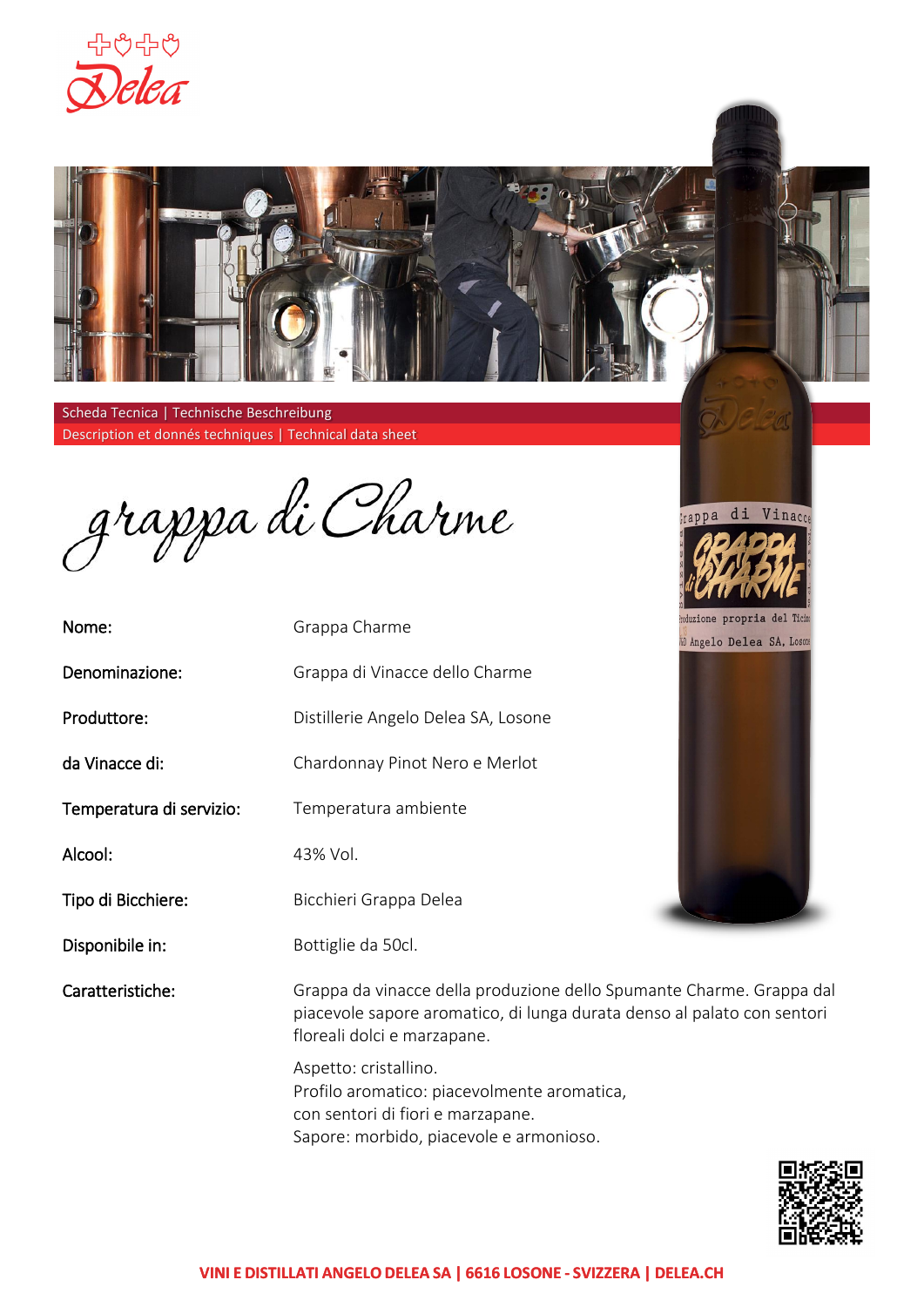



Scheda Tecnica | Technische Beschreibung Description et donnés techniques | Technical data sheet

grappa di Charme

| Name:              | Grappa Charme                       |
|--------------------|-------------------------------------|
| Herkunft:          | Grappa aus den Trestern von Charme  |
| Produzent:         | Distillerie Angelo Delea SA, Losone |
| Marc von:          | Chardonnay Pinot Noir und Merlot    |
| Serviertemperatur: | Raumtemperatur                      |
| Alkohol:           | 43% Vol.                            |
| Glas Typ:          | Delea Grappa-Glas                   |
| Available in:      | Flaschen à 50 cl. und 150cl.        |
|                    |                                     |





Eigenschaften: Grappa aus frischem Trester vom Charme. Angenehm und aromatisch im Geschmack, lang anhaltend und dicht am Gaumen mit einem Hauch von Marzipan und Blumen

> Aussehen: Farblos und Kristall. Aromatisches Profil: Angenehm aromatisch mit Anzeichen von Marzipan und Blumen. Geschmack: Weich, angenehm und harmonisch.

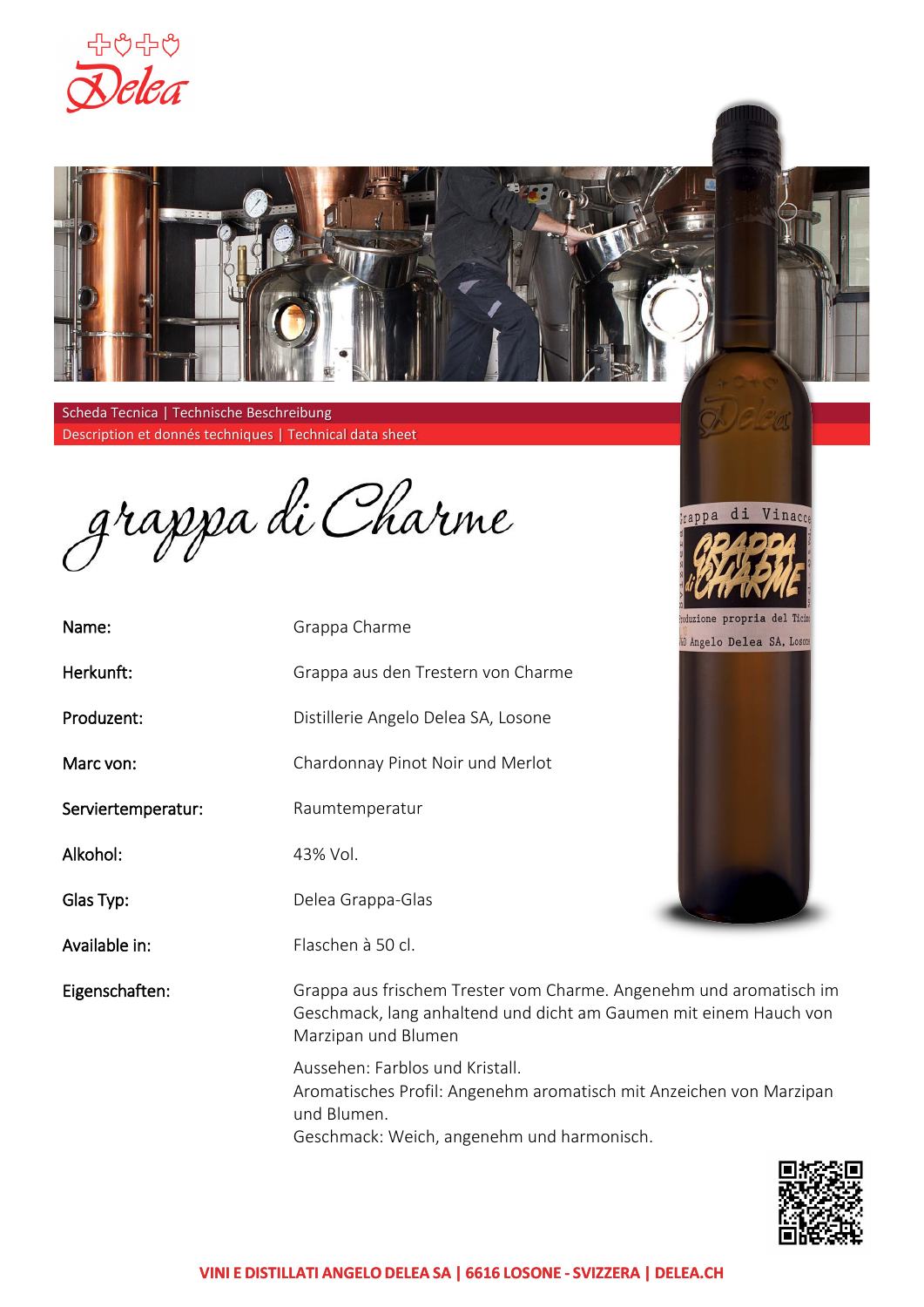



Scheda Tecnica | Technische Beschreibung Description et donnés techniques | Technical data sheet

grappa di Charme

Nom: Denomination: Producteur: par marc de: Température: Alcool: Type de verre: Disponible dans: Grappa di Chardonnay Grappa de Chardonnay Distillerie Angelo Delea SA, Losone Chardonnay marc de raisin la température ambiante 43% Vol. Grappaglas Bouteilles de 50 cl. et 150cl.

Caractéristique: Grappa de marc de Charme.

> Aspect: cristallin incolore. Profil aromatique: agréablement aromatique avec des vents de marzipan et de fleurs. Goût: doux, agréable, harmonique.



**W** Angelo Delea SA, Loson